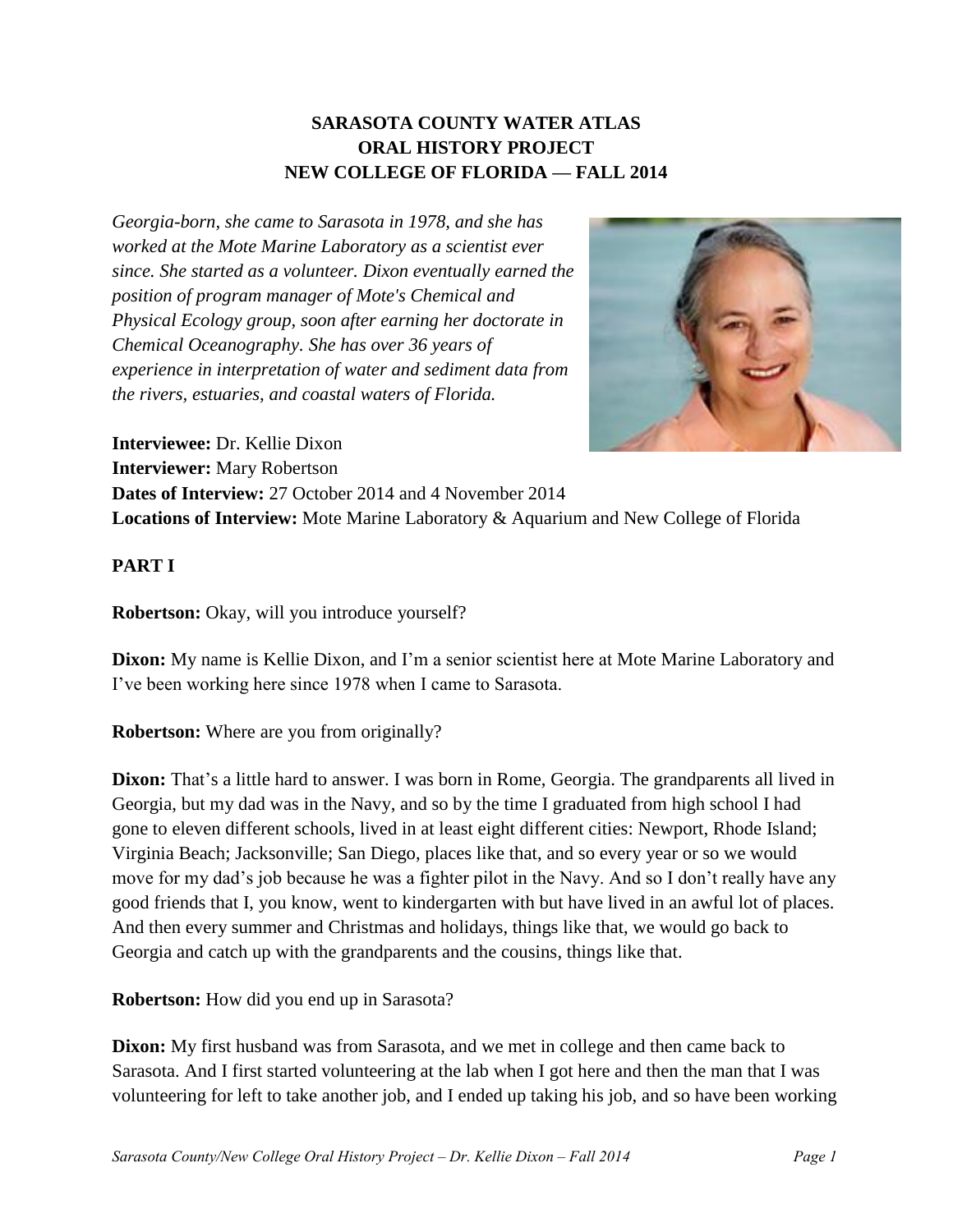at the lab ever since. At that time we were based at Midnight Pass down on the south end of Siesta Key and the old lab was really a charming building and it was a very different atmosphere from the way it is today. Comparatively few researchers and—but some of the early projects that we worked on were pretty interesting and the lab also was known for its shark research that really started with the beginning of the lab when Dr. Eugenie Clark first started her research here and in the area.

**Robertson:** What was Sarasota like when you first got here?

**Dixon:** It was certainly a lot sleepier than it is now. I would say that not only the science scene but the arts scene and everything else was much smaller. On Longboat Key, for instance, coming from the south end of the Key, we would go over the bridge and then it was several miles up the Key before you got to the Colony Beach Club and that was really the first structure that you could see from the Gulf of Mexico Drive and there was a place that we could noodle through the trees and get to the beach there and so that's why we drove out there. But other than the colony there was very little out on Longboat. And at that time too the lab itself, where we are here, wasn't here because it was still down at Midnight Pass, and so it wasn't as developed. But certainly even from Atlanta, Georgia where I had been living, the climate was really attractive. When I first came to Sarasota, it was over a Spring Break and just to have the house open and the sun and everything; it was very charming.

**Robertson:** Okay, you sort of answered this already, but are there any other ways that you would say the area has changed since your first arrival here?

**Dixon:** Well, 75 stopped in Tampa, so to keep on going to get to Sarasota you'd have to get on 41 and drive 41 to come down here. I'm pretty sure it was four-lane most of the way, but certainly having 75 completed down through the interior increased just the traffic and the accessibility to the parts further south so I'm sure that had a big impetus in just the development of the overall region.

**Robertson:** Tell me about your first days at Mote.

**Dixon:** Well, the first project that I was involved with Mote was one of the interesting ones that I was talking about. When satellites had first been launched to view the ocean and the Earth from space—this was a brand new field and one of the first satellites that went up was the Coastal Zone Color Scanner—and the satellite picture would look at the color of the ocean, quantify that in terms of different wavelengths of light, and then would associate that with the amount of chlorophyll in the water. And the lab was part of the surface truthing effort for this satellite, and so we would actually go to Marina Jacks and charter a fishing boat that we worked with and we would go out forty miles offshore and collect samples, and we would measure it for color and for chlorophyll and— in fact, I meant to find that— [looks through drawer]. Let me see if I can find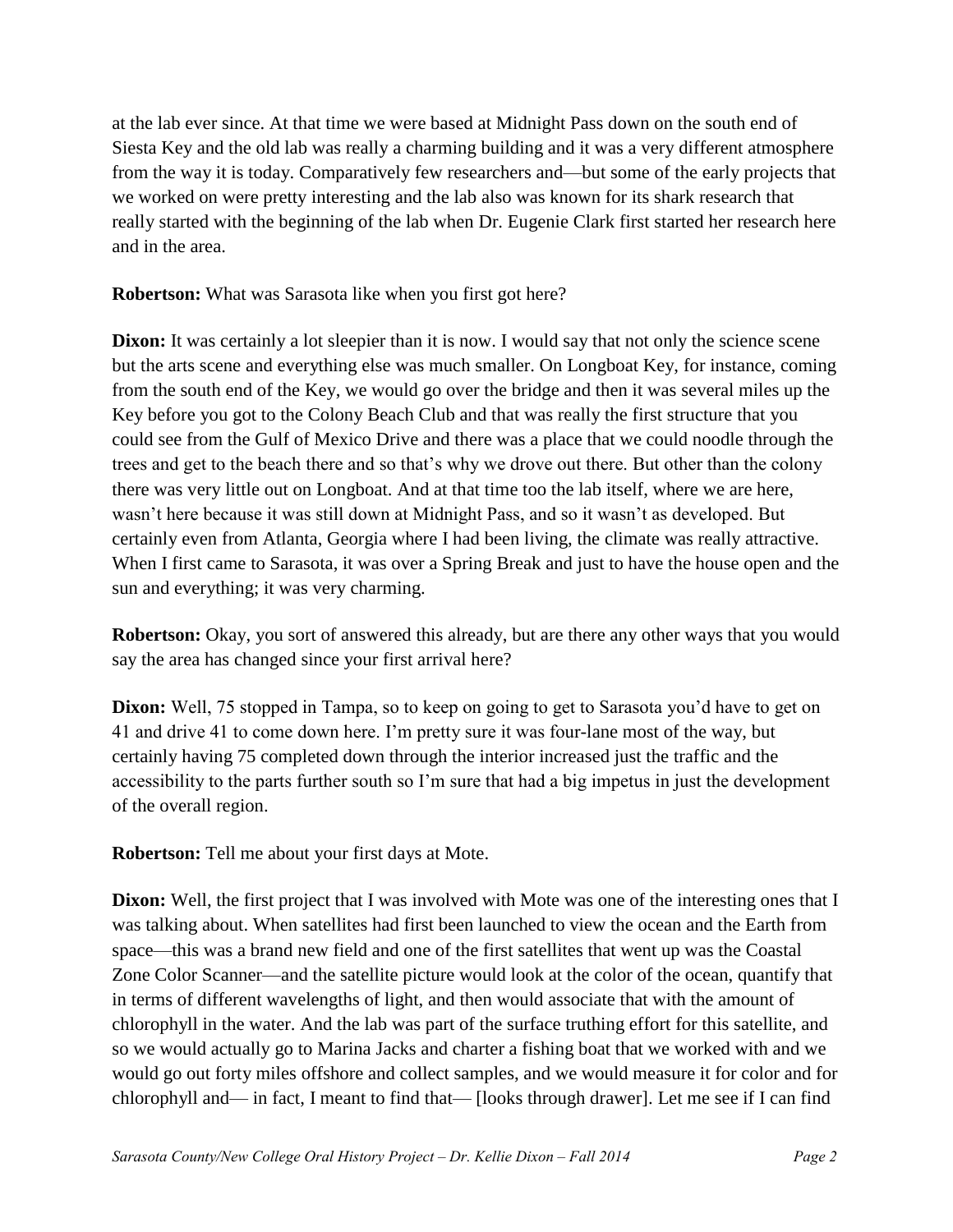this, there was a little device that we used to actually measure the color with, but I don't see it. Nope, sorry, I don't see it but it was actually an aluminum thing that folds out and it had tubes of different colors of water from green all the way to blue and you would hold it out and you would say which one it was the closest to because at that time they didn't have handheld devices that could measure a full spectrum of the type of, the type of light that was actually reflecting from the water to match it up with the satellite. But that was a while ago, and since then they've gone onto many more, many more sophisticated satellites. But still, the same principle of having a boat and samples being collected on the surface while the satellite goes over and then validating the satellites information with the actual samples that were collected on the surface remain, you know, just the way they go about it.

**Robertson:** Would you say that you have a favorite project that you've worked on in your time here?

**Dixon:** Hmm. There've been an awful lot of different ones. We did a lot of work in Lake Okeechobee, of all things, kind of a ways away from the ocean, but we were measuring the effects on fish, and water quality, and zooplankton. We were measuring the effects of them harvesting for *hydrilla* because the lake was, the lake was just getting choked with *hydrilla* and so they were doing quite a bit of harvesting and they were concerned that that was going to damage the ecosystem and the fisheries that were there and so that was, that was interesting. We also did a project that we referred to as Four and a Half Rivers. One of the big issues in Florida is fresh water, and having enough to drink and being able to supply it to all the people that are coming and so the southwest Florida water management district in our region is in charge of determining how much water they can take out of the rivers and so, this would have been in either the late eighties or the early nineties, they first started trying to figure out how they were going to determine how much fresh water they could remove from these rivers. And so we had a sampling a program that we did in the Withlacoochee River, in Crystal River, and Weeki Wachee, and there was another little tiny spring-fed system that we did, Aripeka. We also did some work up in the Waccasassa River, and so we would go up there either every quarter or every month and sample for salinity and nutrients and we did some biological sampling so we could see how the salinity in the river controlled the biology and then they could predict how the salinity would change based on how much fresh water they took out, and then we could make estimates of how much the biology would change in the river because they didn't want to damage the biology beyond, beyond any repair. And so a lot of the pictures that I have in there [gestures to computer] are pictures from those rivers, and they were all just gorgeous and going up there and running on the river. Most of them had very few people on them, and that was always spectacular just to be able to be on the rivers like that. Have you been out to Myakka? Myakka State Park?

**Robertson:** Not yet, no. One day.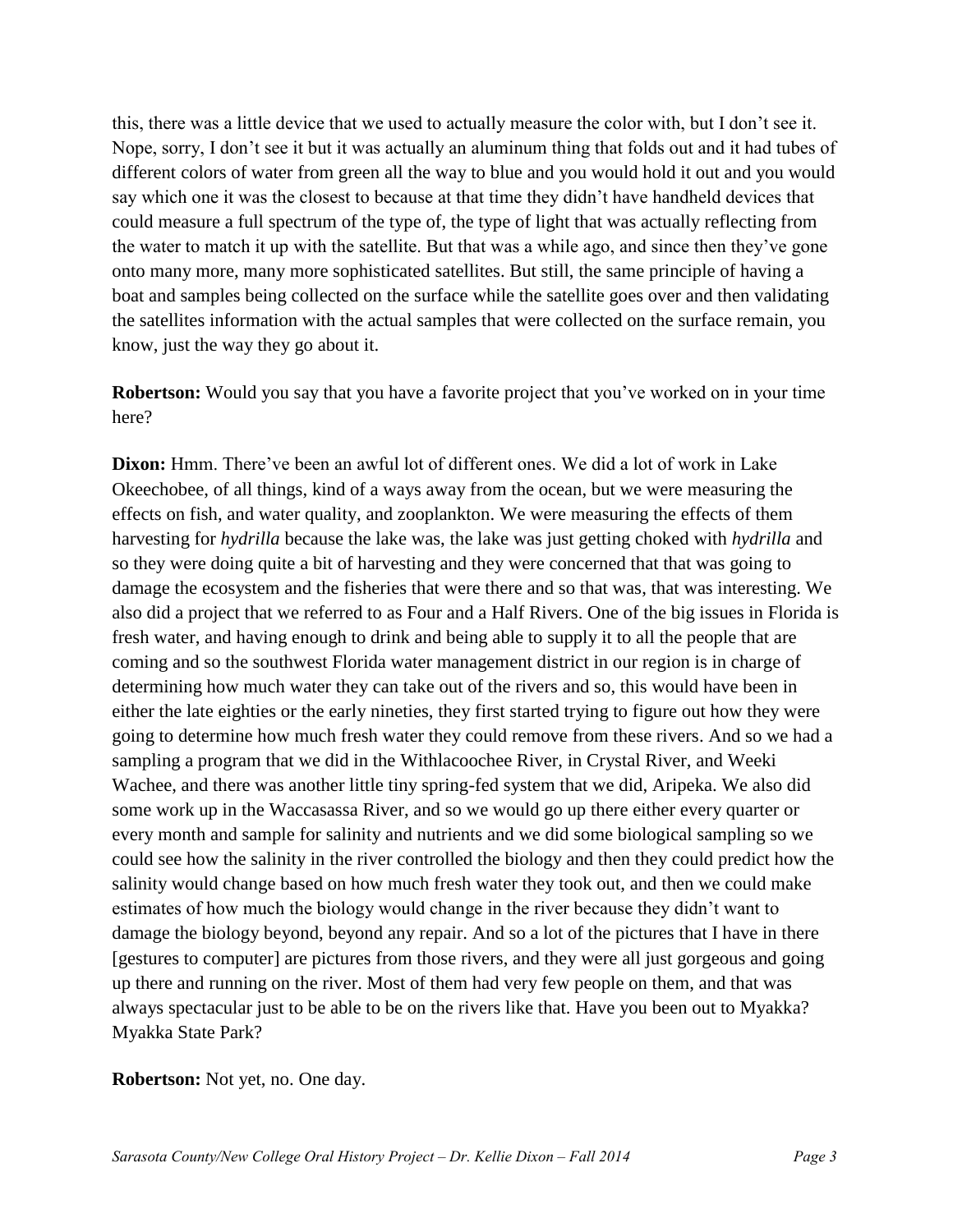**Dixon:** Okay, well if you go out there and if you look over one of those bridges, or if you look over the bridge, let's see—I'll think of another one. Or if you go down 41 here and you go over the bridge at South Creek and look up the creek there, and it's very wild looking and just gorgeous and so that's what these rivers were like. And then the one in Aripeka had all these little tiny springs, and there was—you'd be in kind of brownish water, that was clear but brownish, and then all of a sudden you'd come across—there'd be a little depression and the water coming out of it just looked like turquoise blue because it was a spring vent that was discharging water right there, and so these spring vents were really, were really pretty and certainly the water quality in them is very different. And so we were, you know, we were studying the water quality there and it was just really charming to be able to see these. Later on we did another project for about eight years in the Chassahowitzka spring and river system and that was a really, really cool place. There are just a few homes along the river, there's a campground at the head of the river, and there's some homes near the head springs but they're not real visible. There's a lot of water that comes out of it, and so it has a very deep vent that's, you know, coming to the surface; very clear. There are some algae problems in it, particularly around the head spring, but then as it goes downstream there was lots of native, submerged vegetation like *Vallisneria;* that kind of tape grass looking stuff. Bulrushes: we would see otters, and gators, and manatees, and dolphins, and then from where the spring actually comes out of the ground you're in this wetland forest; very, very pretty. And then you get to the coast and it transitions into marsh, and then as you go out through the marsh there are lots of little distributaries and little creeks that come in. It's very shallow in a lot of places; we were working out of airboats that the Fishing Wildlife Service was driving us around for. And then as you get off shore, it gets very rocky; there's not much sediment in the system that's visible there, and so there was just huge, literally, underwater meadows of attached macroalgae that were just— when we first went up there we expected it to be seagrasses because they're pretty common in the area but for the most part, near shore like that it was these macroalgae and some seagrasses, some *Halophila*, but also some really nifty little algae called *Acetabularia* and they look like a tiny little umbrella about, the whole umbrella's about this wide [gestures to imply small size] and they're on a little stalk, about like so [gestures]. I think I have some— yeah, I do have some right here [rises from seat, picks sample up from top of cabinet]. See those? That whole umbrella and stem is a single cell, and they're kind of a light, bright green; really pretty. So that was fun, going up there. And we, you know, we did a number of different samplings. We sampled for benthos, we sampled for fish, we did a lot of work sampling for algae, particularly in the river because the groundwater coming out of the main spring there has become gradually contaminated with nitrate over time, and it's coming from human sources from inland and within the spring shed, and so it's then travelling through the ground and coming up and so this nitrate supports a fair amount of algal blooms in the river itself. So that was one of the reasons we were studying that, but it's a gorgeous place and if you can get up there I'd highly recommend it. I do have some digital pictures of that I can show you.

#### **Robertson:** Really?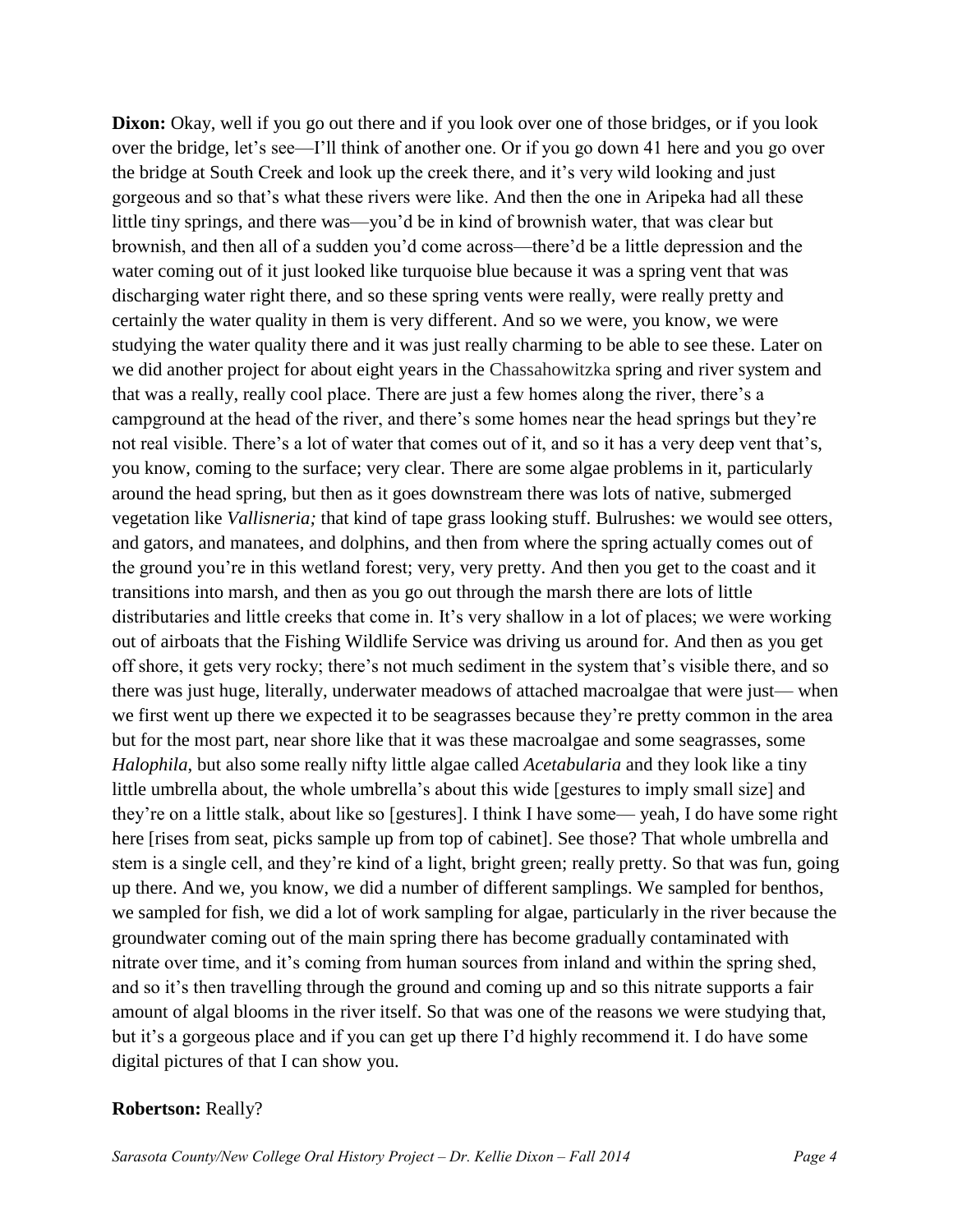### **Dixon:** Mhmm.

**Robertson:** I'd like to see those.

**Dixon:** Let me see if I can dig them up here [searches through computer photo files]. Well, keep talking so your tape doesn't run out.

**Robertson:** Oh, sure. Okay, let's see. Will you tell me a little bit more about your role here at Mote?

**Dixon:** Hmm, okay my role at Mote. Well, when I first started here, as I said I was a volunteer. The guy I was working for, took his job when he left, and then I worked as either a technician, then a staff chemist for years. I started writing proposals to local agencies here and was also providing water chemistry services to other groups at the lab. The lab's done a fair amount of work for power companies, looking at the types of environmental impacts the power companies have and quantifying that, and part of that is looking at either the physical properties like the thermal impacts, which I ended up doing a fair amount of, or looking at water chemistry, turbidity, things like that, and so I would work with the other people, the other groups in the lab. And then in '99, I hadn't even really considered this as a possibility but one of our board members, [Myra Monfort-Runyon] said, "Well, does she want to go back to school? I'll help her go back to school," and so she was instrumental and supported me to go back and get my doctorate, and I was going to the [University of South Florida] St. Pete campus, but still right up the road because I live in Bradenton, but so I was able to commute up back and forth for that for classes. I was able to do my research here on a project that I had gotten funding to do here, and so that worked out well. And so then not long—I don't think I had gotten my doctorate yet because that was in 2009 but I did become a senior scientist here at the lab, and so now I'm a program manager that I have been for some time. I was a program manager of the chemical and physical ecology group; there are six or seven of us and we work in water quality, and look at physical and nutrient related types of analyses. We also trace anthropogenic pollution using optical brighteners, which are the kind of things that make your whites whiter and your brights brighter. If you see the laundry detergent ads; well, those are organic dyes, and they absorb UV light that our eyes are not sensitive to, and they re-emit it in the blue, and then you can see it. And so that's why a piece of paper looks so white, or if you get a piece of paper under a black light, you know how white it looks? Those are optical brighteners and we can actually trace those in the water too, and they're associated with septic effluent, you know, with people that are washing clothes. So, those are some of the analyses. We're also doing a fair amount of optical modeling, and seagrasses can use blue light, and they can use red light, but they can't really use green light. That's why they look green because they're actually reflecting that green back to your eye; they're not absorbing it and they're not using it for photosynthesis. So different materials in the water absorb different wavelengths of light, and so even though we measure the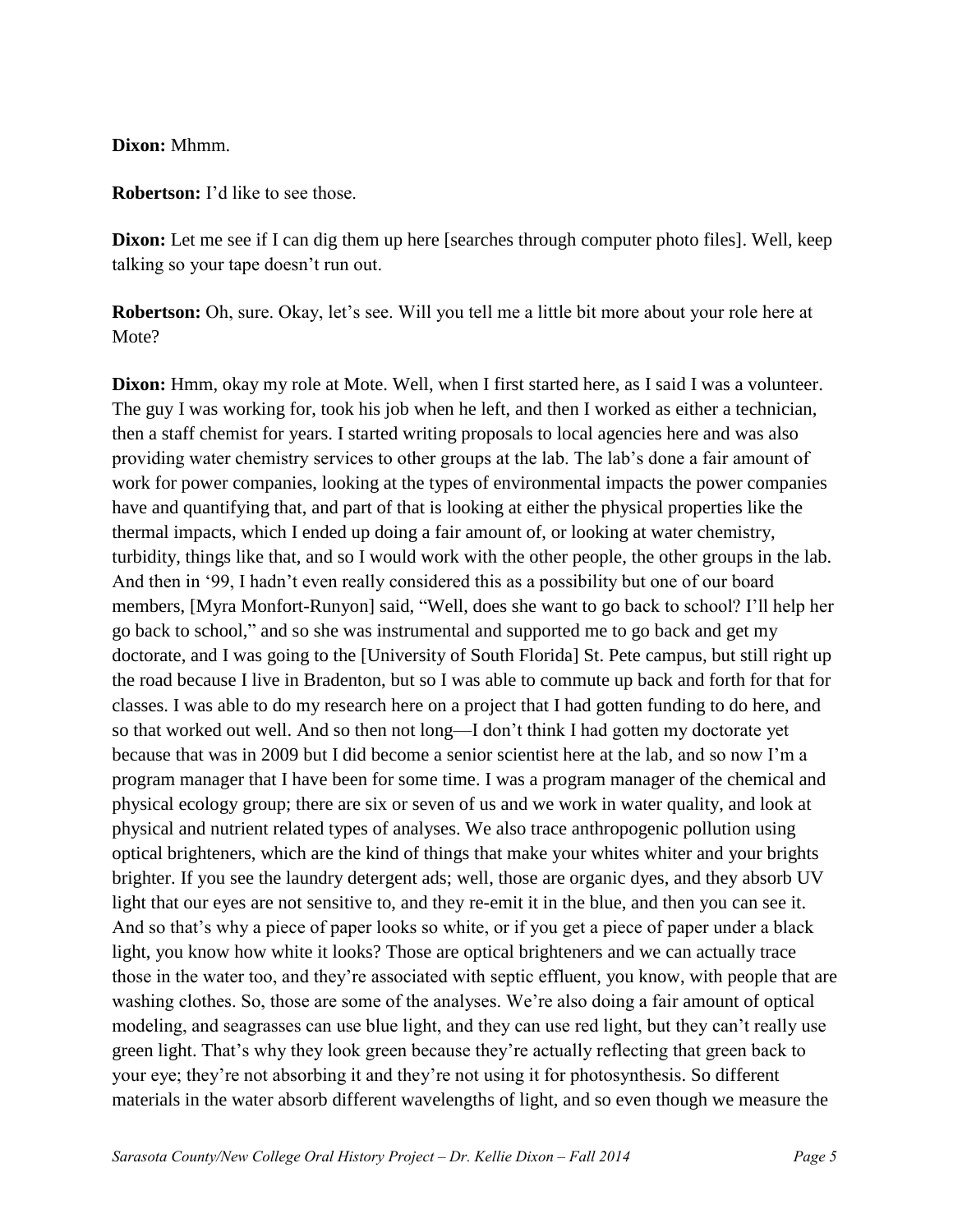total amount of light that's penetrating through the water column, it may or may not be the right kind of light that seagrasses need, and so we're able to take some optical models that have been developed and we can actually calculate what colors and how much of these different wavelengths penetrate through the water column and determine if seagrasses have enough. So we've done that work since about '99; we've been working on that kind of model of results, and now we've done it in Charlotte Harbor, we're working on it in Sarasota Bay, and we just finished a large project up in Old Tampa Bay, looking at that. So that's all within this chemical and physical ecology group. I also work with the ocean technology group here; I inherited that program from another one of our senior scientists here, and there we have instruments that use optical methods to detect whether *Karenia brevis*, the red tide organism, is present in the water column or not. This—and it's called an optical phytoplankton discriminator, this OPD, for short [laughs]—we can bolt this onto a dock, or a piling, or we can also put it in what's called an autonomous underwater vehicle, or an AUV, and the kind that the lab has is a Slocum Webb glider, and it's a very passive instrument, and it changes its buoyancy in order to fly through the water. So, when you want to go down, it compresses the air, so overall the instrument becomes more dense; it has a couple of wings sticking out from the side so it starts sinking, and the wings make it move forward. Then when it gets close to the bottom, you expand that air, now that system's more buoyant than the water, and it expands back up again. In the meantime this OPD is bolted in the middle of this, and it's sampling as it goes down, and sampling as it comes up, so we can tell if *Karenia brevis* is present on the bottom where the satellites can't see it, and just where it's concentrated, so that's been really fascinating. That's a relatively new effort for me; I've been doing that for not quite two years I guess, and that's been really fascinating as well, just seeing some of the nifty tools that we've got. Does that explain it [laughs]?

**Robertson:** Yeah! So how often would you say you're in the lab usually?

**Dixon:** In the lab? Like with a lab coat on with water on my hands? Almost never now.

# **Robertson:** Really?

**Dixon:** Most of what I'm doing now is data and writing and, you know, there's a certain amount of administrative stuff. But the data analysis is certainly challenging. In fact, [Dr. Ari Nissanka] and I just got back a couple of weeks ago from a week-long course using a multivariate nonparametric statistics package so that we can do even more data interpretation. And so that part is fun and I think I mentioned before to you that working here has been really fascinating because it's like you're being paid to learn things. It's like being paid to go to school, being paid to figure things out and learn as much as you can fr— Well, first of all, to design how you're gonna collect data so that it can provide an answer for you and then collect the data, make sure that it's good data, and you know, everybody works on that, and then taking the data and putting it in a different statistics package for instance, to- you know, to interpret it and to figure out what your answers are.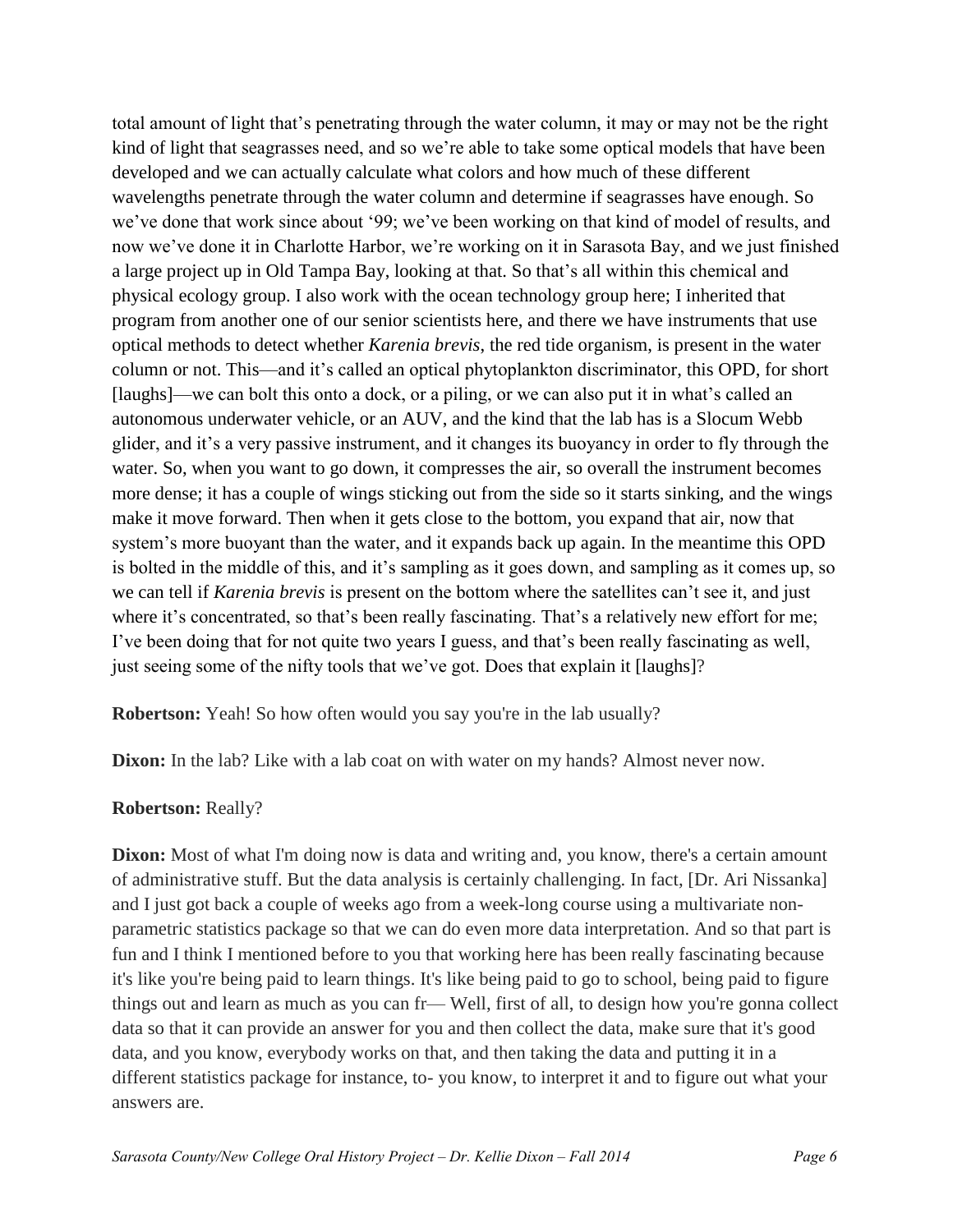**Robertson:** Okay, what would you say is your favorite part about what you do?

**Dixon:** I think my favorite part is working with really talented, really caring, and just really hardworking people. The group that we have is phenomenal. People go out of their way to make sure that they complete a sampling even if it's uncomfortable weather and people go above and beyond to make sure that the data that they produce is the best possible. They're looking at the data, they're getting it, and they're not just writing the numbers down but they're looking at the numbers and so you say, "Wait a minute; all of them have been 0.1 except this one's that's 0.4. Is it really 0.4? Did I write it down wrong or did I— you know, was there a bubble in the machine or whatever? I'm gonna re-run that one just to see. Sure enough, it is 0.4. Hmm, I wonder what that is." You know, so that kind of care and attention to detail means that you end up with a data set that is really ironclad. And then you know that you can use even these unusual numbers and learn things about the environment with them. So I think the people that we've got working here, I think that's the most fun.

**Robertson:** Okay recently, like today, there's been a big push of people that are, you know, encouraging girls to like branch out more into sciences and math and computers and those sort of fields. Would you say you've experienced any hardships or struggles with, you know, being in working in science?

**Dixon:** I would say no, and some of it was family history. My brother is ten years younger than myself, and so it's a little bit like having two only children for a family [laughs] because he wasn't hardly even a real person before I went away to college, you know. And so my mother was a chemist before she married and became a homemaker, my dad was a pilot, and so technologically inclined, and so I was encouraged to do as much as I could and if I didn't get good grades I heard about it [laughs]. But I was encouraged to do whatever I was good at and to, you know, go out there and be proud of what you're doing. And then in the schools that I had, I think because of that family backing, I didn't have any problem opening my mouth and asking questions and just learning, and certainly since I've gotten here, and I've been here, gosh a long time now, since '78, certainly I've never felt like I've experienced, you know, the glass ceiling that they talk about for women. And it's—you know I've worked hard and spent a lot of time making sure that the work that I did was correct and as good as it can be and I think people respect that, and I wouldn't have that any other way. I have seen some studies where like how teachers call on boys and girls in science class differs and that some of the more subtle forms of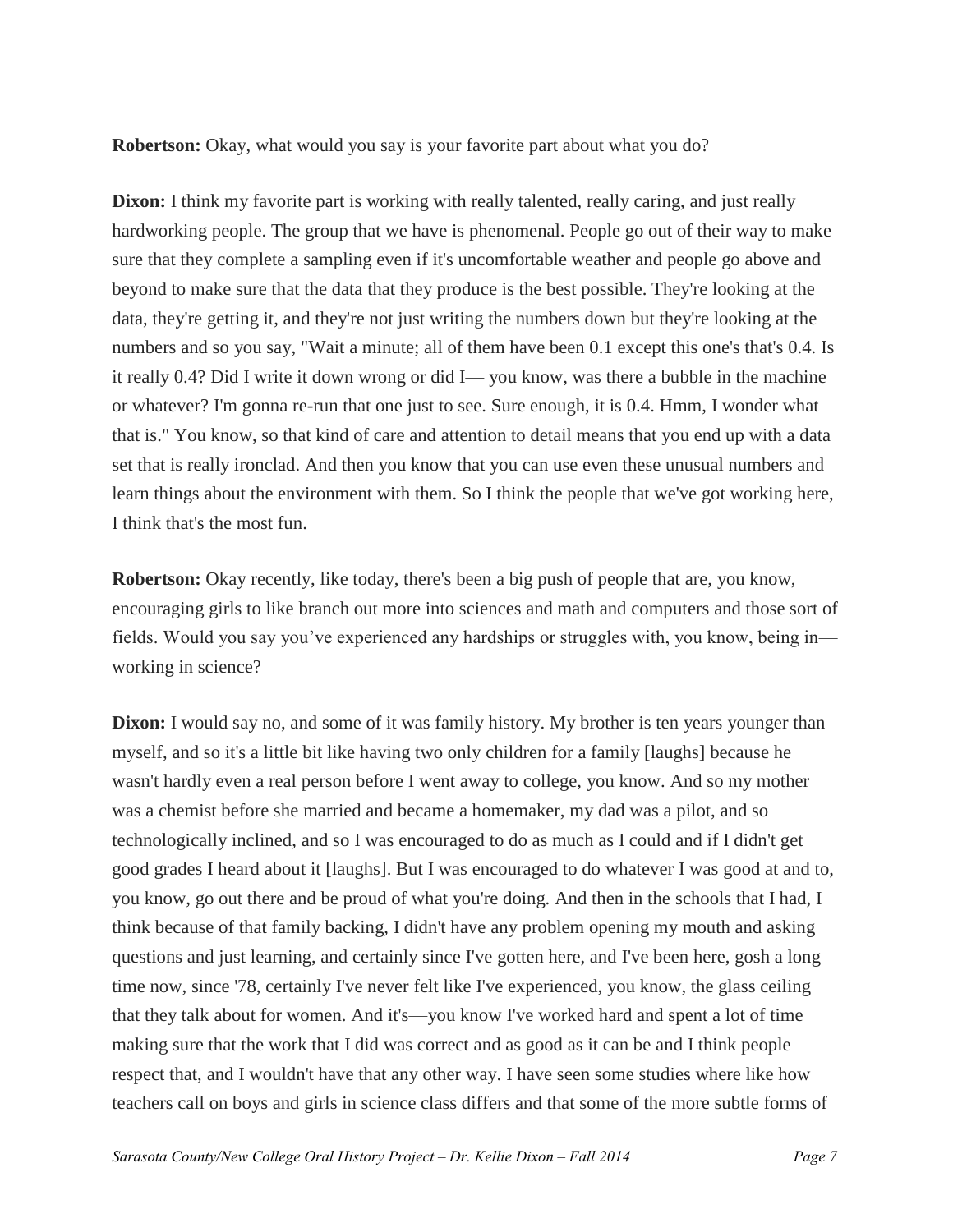steering genders into different career options but I don't think I—if I did, I missed it [laughs]. Now we actually work with research experiences for the undergraduate. It's an NSF program where college students come for about 10 weeks in the summer time and work on a project and do a presentation and things like that, and it's designed to foster entry into the sciences for underrepresented groups, and at this point these young women are no longer considered an underrepresented group. In fact, the young men are considered underrepresented [laughs] in this particular case. So, I think we're making progress. There will always be, you know, if you have a family, and take some time off to raise your kids, there will always be a disconnect in salary there if you lose more than a year or two of, you know, routine raises or cost of living thing, but in terms of entry into the field itself, I don't see that as a problem, or we've been fortunate here at the lab in that regard anyway. And actually, in the chemical and physical ecology group, it's all women except for one man [laughs]. The ocean technology group is all men except and then myself, but in our group it's all women except for our newest employee [who] is a young man that just graduated from University of Tampa.

**Robertson:** So there's a good balance there.

**Dixon:** Mhmm, mhmm.

**Robertson:** Okay, you were talking about, you know, when you were younger and asking questions and being in school and that kind of thing. Did you know that this was what you wanted to do when you were a child?

**Dixon:** No I was gonna be a vet [laughs]. I was gonna graduate, you know, from college and then go to veterinary school, but at the time, coming back from Sarasota—Gainesville was 3 hours away without the interstate, and so it was gonna be— it, you know, was logistically not feasible. And so that's when I started volunteering here at the lab, and just really fell into it. It was not by plan. I certainly wouldn't recommend it as an approach to organizing your life [laughs] but for me it turned out.

**Robertson:** What made you want to be a vet when you were younger?

**Dixon:** All during high school I was riding and I wanted to be a large animal vet for horses and cows. So just, you know, just being around them all the time.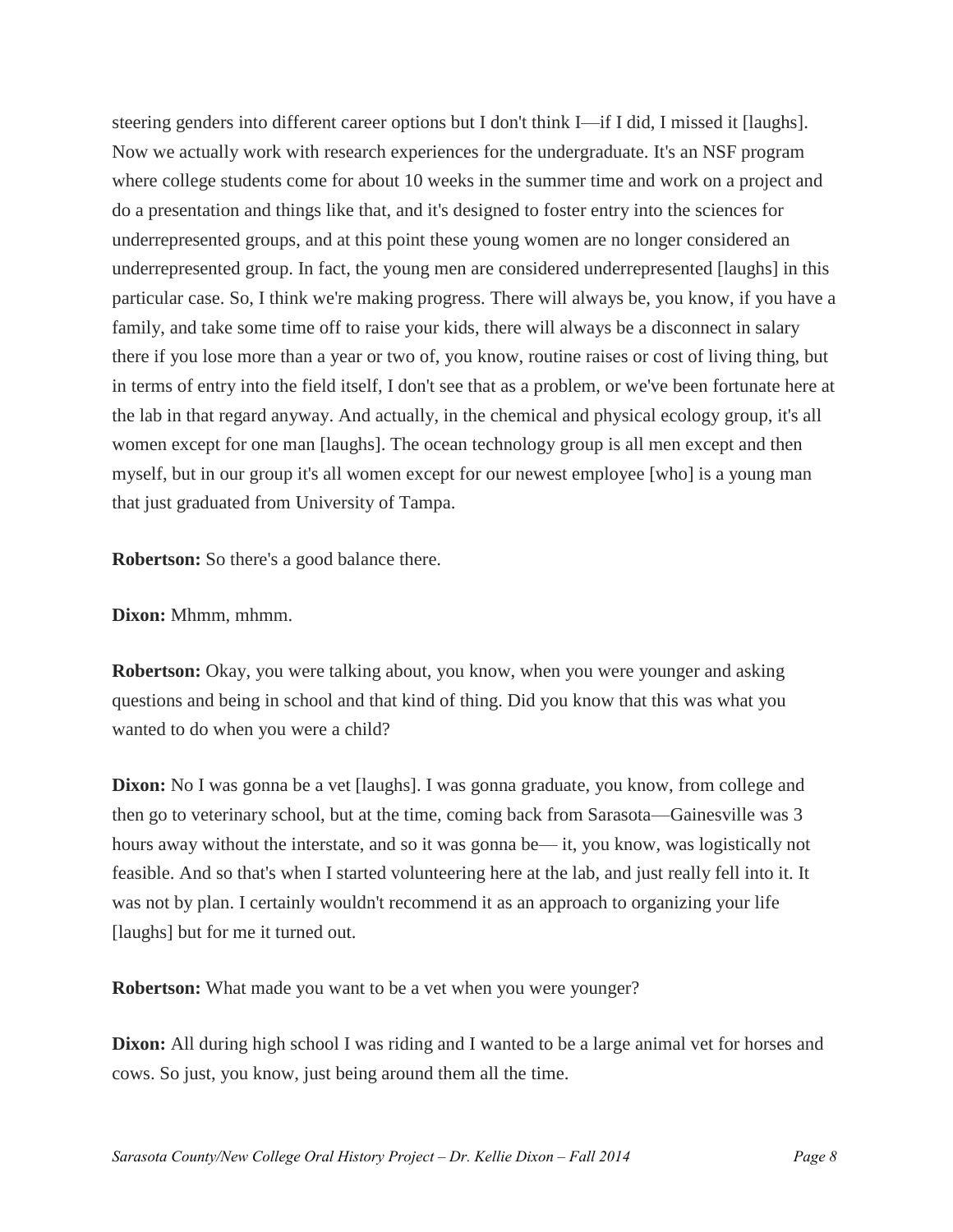#### **Robertson:** So--

**Dixon:** Now I've got cats [laughs]. We used to have snakes but now we have cats.

**Robertson:** So, animals have always been a part of your life?

**Dixon:** Yeah, a little bit. I wouldn't call myself a, you know, any like—I don't have a dog and really our cats are only fairly recently that we've gotten them. And I mean I enjoy animals, and more than that I enjoy wildlife and, you know, watching animals in nature and the different you know, like otters. Otters are way cool. In our canal behind our house, we'll see manatees, those are pretty fun. So I certainly enjoy the natural history and wildlife and watching wildlife like that. I'm not so much a collector or a pet owner; I guess is the difference there for me.

**Robertson:** Is there a favorite animal or organism of any sort that you've worked with?

**Dixon:** That I've worked with?

#### **Robertson:** Mhm.

**Dixon:** You mean, at the lab? Yeah... no, I haven't done really any animal work to speak of at the lab, so—

**Robertson:** Or any of the plants, you know like— [Gestures to plant sample.]

**Dixon:** That one's pretty cool. Let's see— I think I have another one that's one of my favorites [stands to sort through sampling folders].

**Dixon:** This is one of the ones from Chassahowitzka [shows photo].

**Robertson:** What would you say is the most rewarding aspect of what you do?

**Dixon:** Well, I certainly like figuring things out. It's fun working with people when they're new to a particular skill and seeing them accomplish that skill, master it, and then get better than you are at it [laughs]. That's pretty rewarding, and so then we can kind of grow our own experts in house, as it were. Yup, that's pretty much fun, and we've also had a long history of working with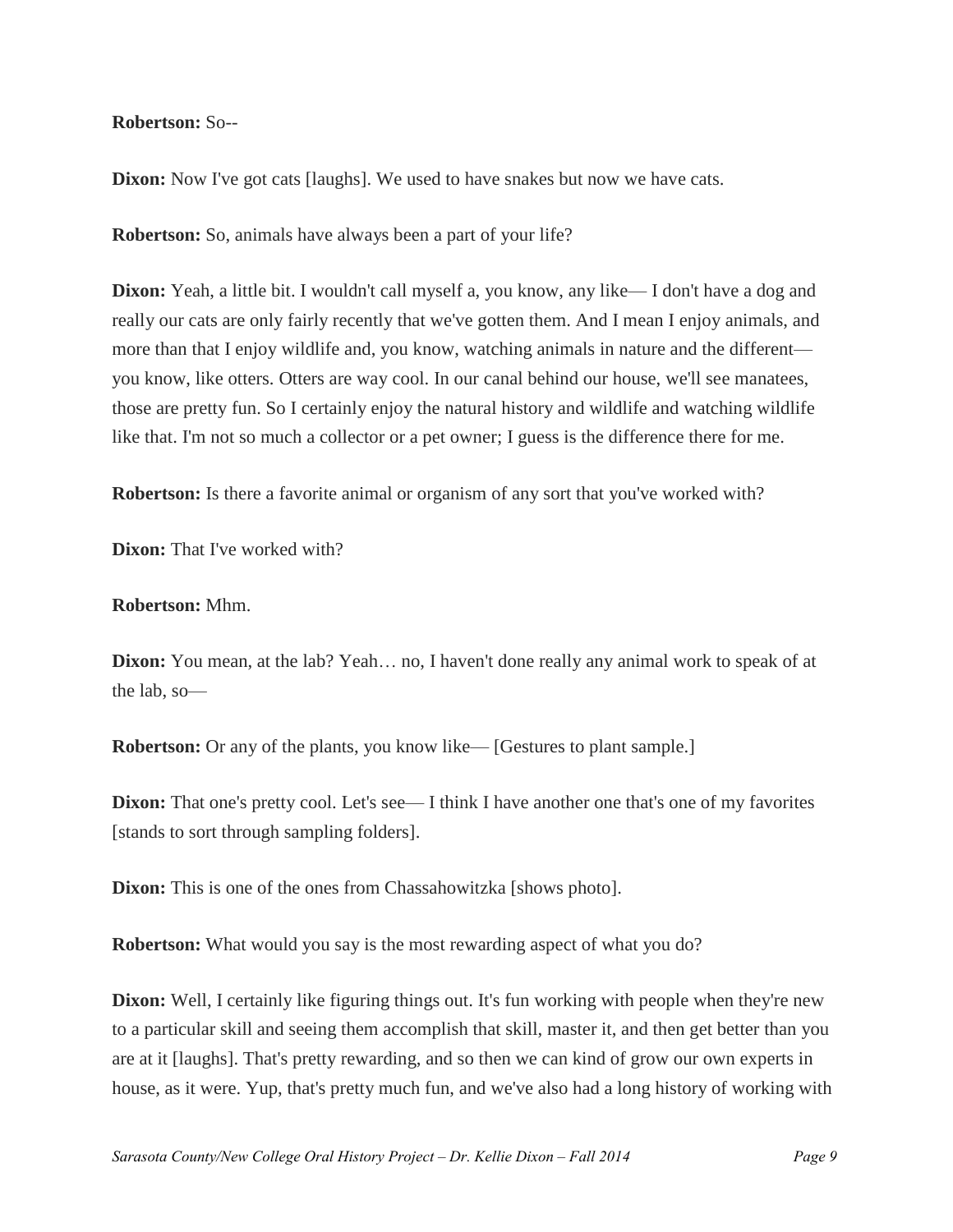red tides, and I have. One of the worst red tides that we've had here was during the nineties and I remember swimming off of Turtle Beach down at the south end of Siesta so that we could swim out to where the bloom was the thickest; I mean, it looked like almost like tomato juice poured in the water, it was that thick, so that we could fill up carboys of that and bring it back to the lab to work with it. But now we do most of our sampling from boats instead of swimming in it [laughs]. But we have been looking at the types of nutrient regimes, or what types of essential nutrients are present and what forms they're in when a bloom occurs, when it starts and when it peaks, and then as it declines, the types of nutrients that you find, and how much of them are present varies quite a bit. We've just finished a number of papers for an ECOHAB project, and "ECOHAB" stands for the Ecology of Harmful Algal Blooms, and that was funded by Noah, and we had a bunch of people working on all different aspects of it and we're just about to release a special issue that has fourteen different papers in it all on this same group of red tides that we were all working on at the same time. And having that opportunity, both to interact with the other researchers—for all of us to be doing our different skill sets on the same bloom was crucial for learning how these things interact because if I did one thing on this year, and then the next year someone else did their thing, and then the next year someone else did their thing, we'd never really be able to know how to compare those or how they stacked up together. But we were able to do a lot of different nutrient sources all at the same time, and what it turns out is, is that it depends on where you are, whether you're in an estuary or near shore or a long way offshore, and it depends on whether the bloom is just starting or whether it's, you know, on a decline. And so depending on where you are and what the bloom stage is, the types of nutrients that are important differ quite a bit, and so one of our—one of my favorite sayings is that "nature is messy" and this organism that causes this red tide is very messy. It's, you know, it's like it's coming to a buffet and it doesn't really care whether it eats from this bin or that bin or that bin: it just needs to eat [laughs] and so these various nutrient sources that are supporting the red tide, it's gonna take it wherever it can get it. And so that makes it very difficult to predict what path the bloom will take and whether it will continue to increase or decrease. So that part has been very interesting; it's a very complex problem. The public that doesn't understand all of these complexities wants a simple answer, and there's not a simple answer, certainly not with this organism; and so as scientists you have to get across that message that it's not a simple problem, it's not a simple answer, and yet not make the public feel like they're not getting anything for their research, you know? So you have to craft your research questions carefully, and then make sure that the expectations for those questions are met.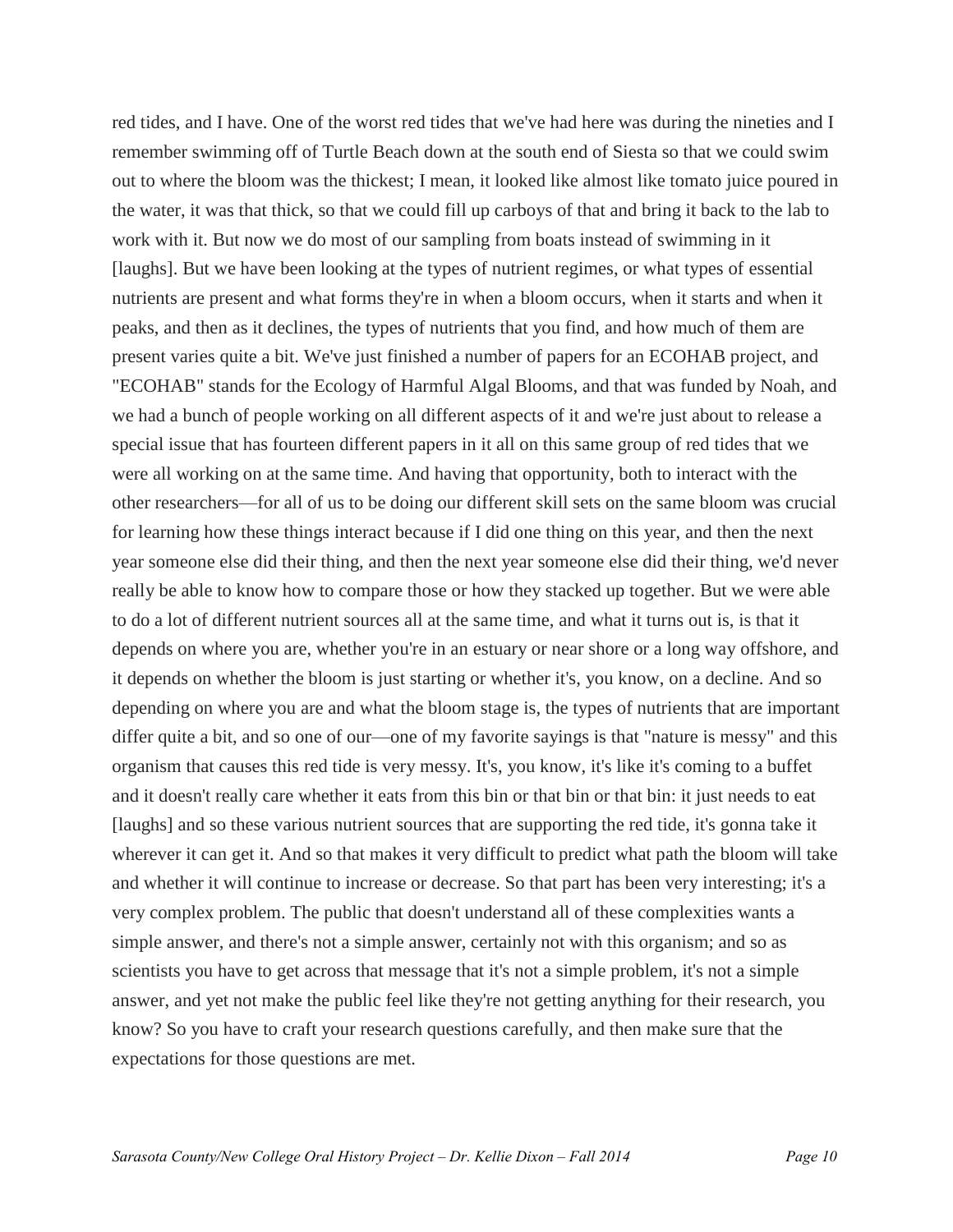**Robertson:** Okay, so you were saying the public a lot of times doesn't, you know, fully grasp the complexity of the issue with red tide and other issues you might work with here. Do you feel that your experience as a scientist has changed how you view the world in any way?

**Dixon:** I think when I see things in nature, particularly if they look like they should not be that way; I know I'll ask why, and how. What could possibly be causing this, and how could you identify that for sure, just a way of looking at nature and framing a problem into something that you could measure and learn about.

**Robertson:** That's a good way to look at it.

**Dixon:** It's just kind of a habit, you know [laughs]?

**Robertson:** Yeah, I remember when I was in, like, biology and chemistry and physics back in high school, I used to, like,—just from being in those like introductory classes for like an hour at a time each day, I would think more like about the world. It was nice. Anyway, when you're not here at Mote, what do you like to do?

**Dixon:** Hmm. Well it's certainly changed over the years. As I said, I used to like to ride a lot. Then as my daughter was growing up she was riding, so I wasn't riding then but I would go to the stable with her and the horse shows and things like that and that was fun; that was a big part of our life. At that time too we were doing a lot of cruising on our sailboat; we had a small sailboat that we, all three of us [my daughter, husband, and myself], could pack into and go sailing, really just a floating camper. And so we would either just go to the end of the canal and throw out the anchor, spend the weekend, or on longer trips we could [coughs] go down to Charlotte Harbor where it was still very wild looking there. Our longest trip in the sailboat was when we went to the Dry Tortugas; that was really fun. And then, variously I've done some woodworking or most recently another woman here and myself. We're doing Japanese ink painting, *"Sumi-e":* the black—you've seen the black ink?

### **Robertson:** Yes!

**Dixon:** Okay, so we've been doing *Sumi-e*. I've also been doing quite a bit of target pistol work; I enjoy that too, going to the range and seeing if can hit the bull's-eye [laughs]. So, plenty to do.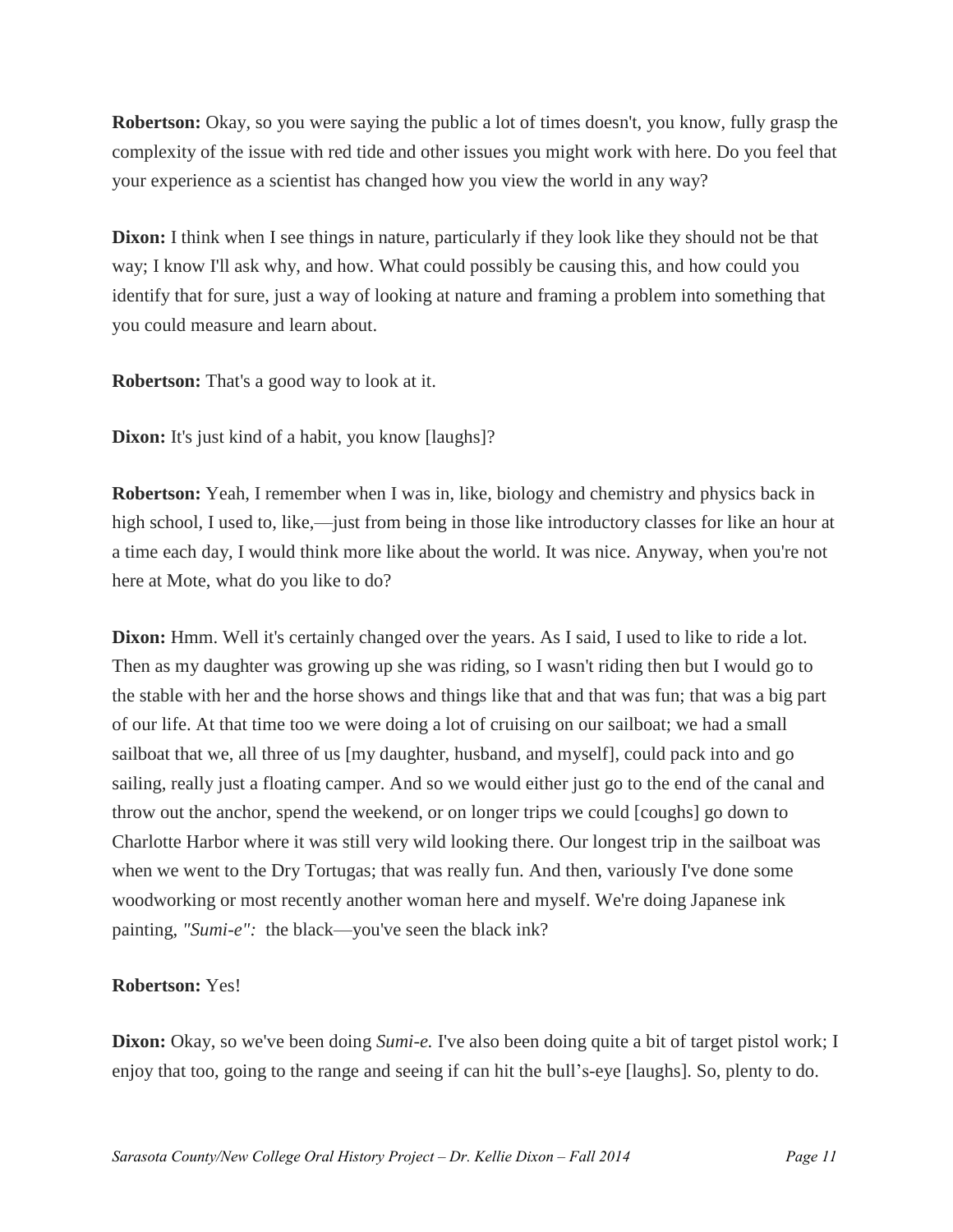**Robertson:** Do you have any favorite spots nearby?

**Dixon:** I guess that would be whether you need a boat to get to them or not. A lot of the ones that I like to go to are where there're very few people and so you need a boat to get to them. For that matter it's nice just being anchored on a boat somewhere. I mentioned how pretty the Chassahowitzka river system is; that's nice. I enjoy Myakka State park, just driving through there; I find the vegetation and everything about that very soothing, you know, just the emptiness part of it. I doubt if I'll ever go to the new mall [laughs]. That was a facetious remark, but I would rather go where there are fewer people than more people.

**Robertson:** Yeah, I went last week for the first time.

**Dixon:** How was it?

**Robertson:** It was very crowded; lots of traffic, lots of people.

**Dixon:** Yeah I'll bet. Were you able to park?

**Robertson:** Yeah, after a while.

**Dixon:** [Laughs] After a while.

**Robertson:** We had to kind of loop around a few times but we found one.

**Dixon:** Oh, and I also like to cook.

**Robertson:** Yeah?

**Dixon:** Yeah, just different things, different ethnic things. I like to cook Thai, Chinese, Spanish, Italian, whatever.

**Robertson:** Do you have a favorite dish that you make?

**Dixon:** Hmm, no not really a favorite one because I'm always making something different; even the things that I wanna try and make again the same way seldom turn out the same. So as a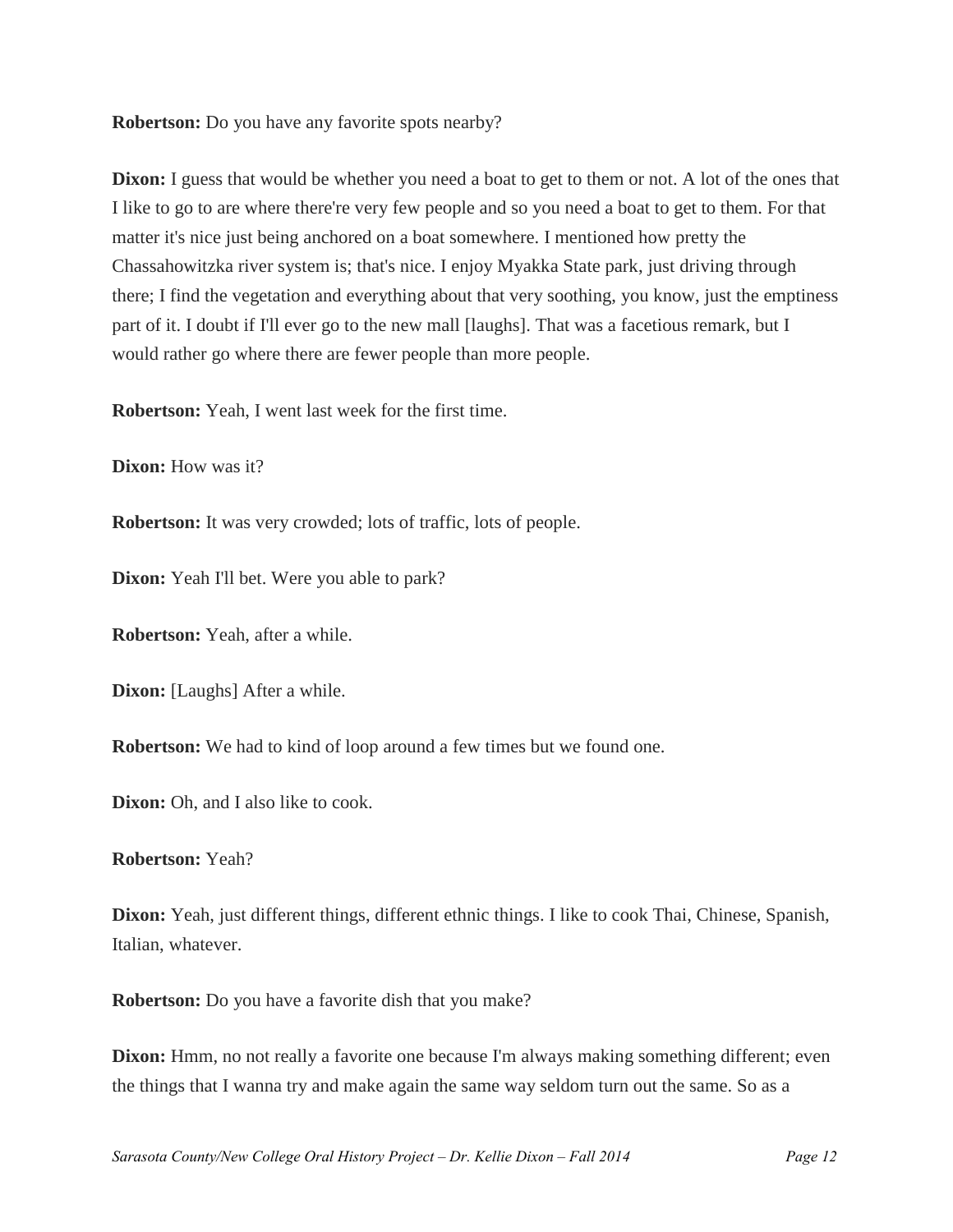chemist, where we measure everything when we're putting together our reagents and analyses here, when I'm cooking I don't measure very much at all [laughs] so it always turns out differently. But when you're washing dishes here at the lab, we have a protocol where you rinse something three times with tap water and then you rinse it three times with our distilled water to ensure that the container is clean. So here I am at home, having a coffee, I finish my coffee and then I rinse my cup three times before I know what I'm doing [laughs].

**Robertson:** Do you find that work oozes into your personal life in any other ways?

**Dixon:** Oh yeah, completely. Completely. This is not a job for forty hours a week, you know; you can't walk away from it because there's always more to do than you can really do in a fortyhour week. And then things come due. Either a contract says you have to have a report in by this date, there's a deadline for a publication on this date, there's a proposal due that you have to turn in by a certain date or else you don't even get a chance to do the work, so when you have anywhere from six to twelve people who are depending on you getting proposals to keep them working. You gotta suck it up, and I've spent many a Saturday and Sunday writing proposals or reports or data analyses or things like that, so it's just part of the job. It doesn't really quit [laughs] but that's why it's good that it's interesting, you know; if it was just stuffing envelopes then, you know, none of us would still be doing it. Because it's challenging and interesting and intellectually stimulating while, yeah, you've missed out on some hobbies or, you know, extra time, it's still interesting stuff and I still enjoy it.

**Robertson:** That's good. How would you ideally spend your Saturday, in a perfect world?

**Dixon:** Well I mean as much as I enjoy what I do here, it is nice to have a break and so a perfect Saturday would be to have a beautiful day like we had today, to have the house open, maybe dig in the yard a little bit or clean up some of my orchids, you know, trim out the dead stuff or stuff like that, maybe cook something new, have some friends over, and eat it [laughs]. That would be— oh, and have my daughter and her husband come too; that would be fun.

# **Robertson:** So you garden?

**Dixon:** A little bit, a little bit. I have orchids which are the original survivor plants; the ones that I have are the ones that do very well with very little attention. Sometimes when my mom comes to visit every six months or so, she'll fertilize them and that's the only time they ever get fed.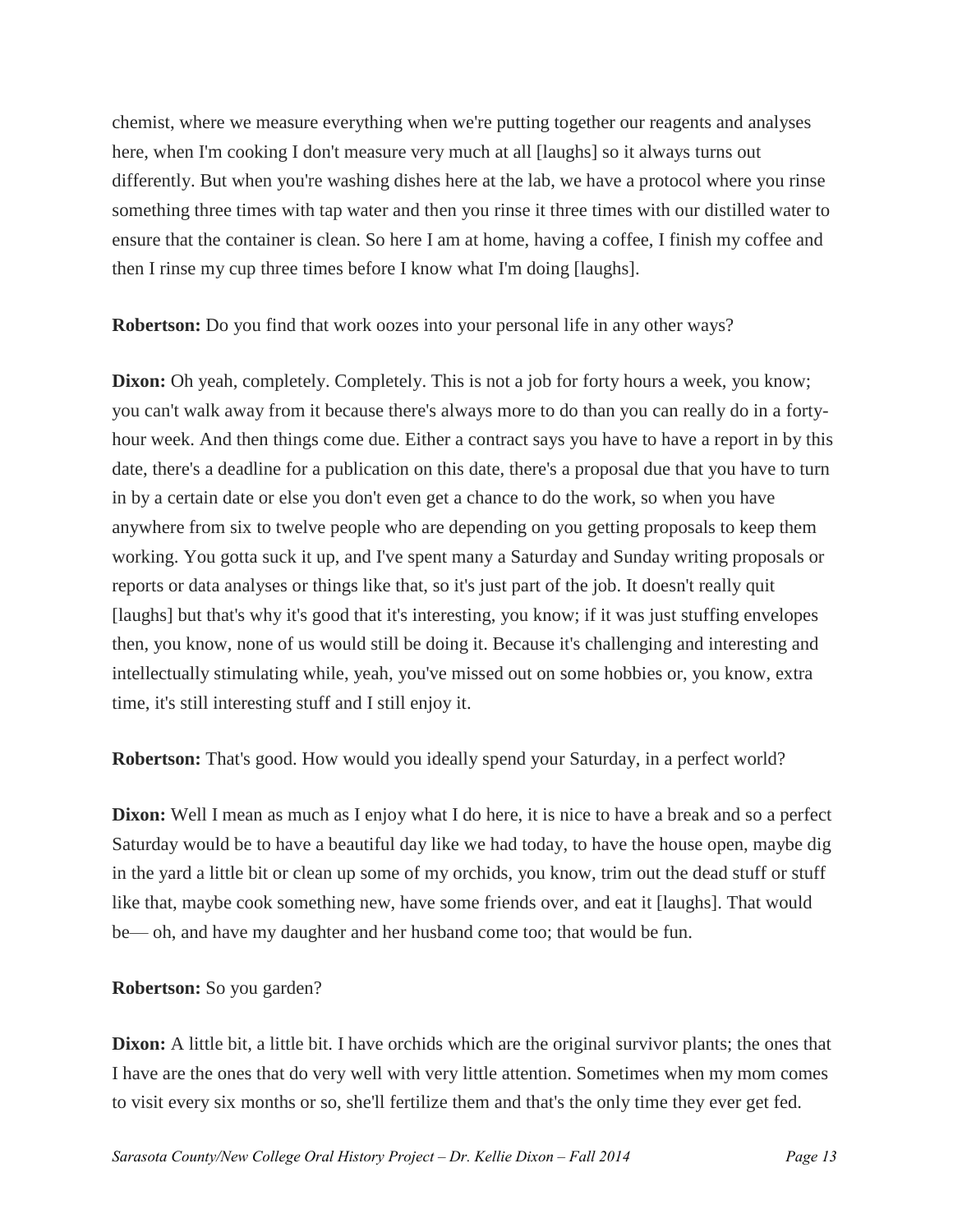And, you know, just not really gardening I'd call it more keeping the yard neat, but it's nice to be outside; you feel like you're being productive and yet it's still fun to be outside.

**Robertson:** If you weren't at Mote, what else would you do?

**Dixon:** As a career or—?

**Robertson:** Yeah, as a career.

**Dixon:** Hmm. I still would be intrigued to be a vet, but I mean it's too late to go back and do that but I still think I would enjoy that: same kind of making decisions, figuring out things, treating animals. There's probably a lot more of the business end, dealing with the owners of the animals that I don't have a good concept for [laughs]. You know, I don't think I have enough talent to do this but it would be very intriguing to try and do something artistic as a career but I don't think I have that level of vision but I enjoy that very much.

**Robertson:** How long have you been doing the Japanese—

**Dixon:** The *Sumi-e*?

**Robertson:** Yeah.

**Dixon:** Two years or three—something like that. It's been lots of fun. Ari and I go and we have a teacher who's in town, Keiko Romerstein, and she's won national prizes and is a very talented. Not only is she very talented, she's a very talented teacher, and those two don't always go together; but she's a very talented teacher and it's a nice break from science, very different from science.

**Robertson:** Mhmm, I would imagine. Are you involved in any other of the arts here in Sarasota?

**Dixon:** Yeah, no. No, not really. It's hard to get out; sometimes it's hard to even get to the painting but no I haven't participated nearly as much as I might've.

**Robertson:** Is there anything else you would like to share?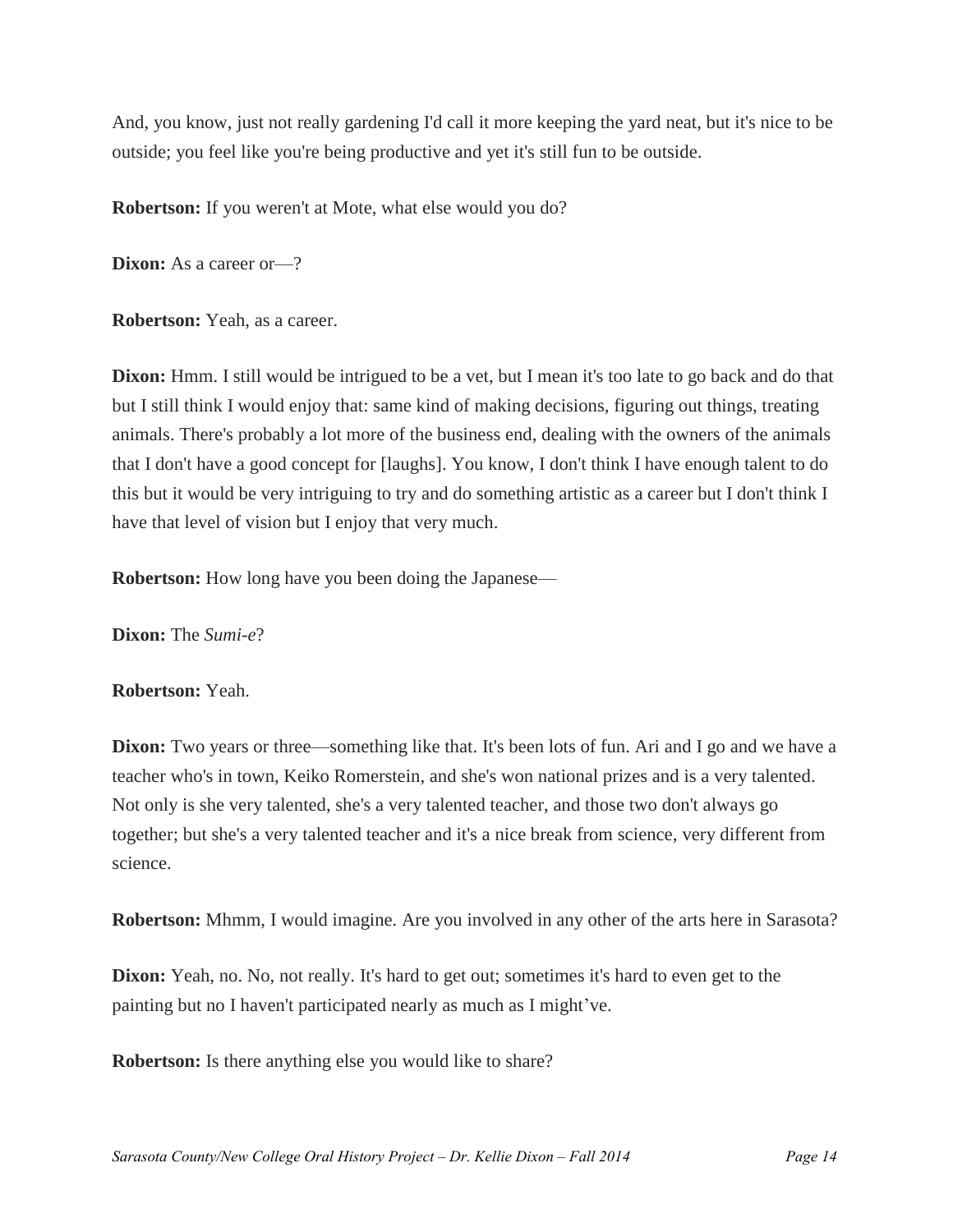**Dixon:** I don't know. I can't really think of anything else that would translate well, you know, for the different viewers. There's been so much of the time here at Mote that's been little tiny incidents that, you know, accumulate until they're a part of your fabric and they're hard to pick out and tell just one little piece of lint at a time and have it make sense [laughs]. But it's been a really wonderful place to work and, like I say, we're being paid to learn things, and it's hard to beat.

### **PART II**

**Robertson:** Tell me about some of your fondest memories while at Mote.

**Dixon:** Well probably one of the most satisfying projects we pulled off was a large sampling; we were coordinating the efforts of Manatee County, Sarasota County, Mote was helping, we had a couple of University people who were helping us, and this was when the Sarasota Bay National Estuary program was relatively new. We had 101 stations that were located between Ana Maria Sound and the Venice Inlet and we sampled that entire region in less than a day. I can't remember now how many boats we had; I think we had 6 or 8, so we had to have 6 or 8 meters, 6 or 8 crews, kits of bottles, all the equipment that we'd need to collect the samples with. So pulling that off was kind of a logistic triumph because if you've been around boats at all you know, what like two to three times of out ten they won't work, so being able to have them all run for the entire sampling—and we did this quarterly for a number of years, and it was kind of the first synoptic sampling of Sarasota Bay. Sarasota County had been sampling and they would sample one region in one week and then the next week they would sample another region because they only had one person and one boat kind of thing, and so by having all of these people pulled together we were able to collect the whole snapshot of the bay and its water quality all at the same time, so that was pretty neat. Another fun memory was when my daughter was about, I guess she was about three and the lab always had a Christmas party and one of the staff members would always be [Santa Clause]. So Santa would arrive by boat and so we would all walk across from the kitchen where we were having the party, walk across to New Pass to the dock and then Santa would come zooming around on the boat and get off and give the kids presents and that was kind of fun. It was, you know, a lot smaller place then, a lot fewer scientists, but it's still maintained its collegial feel; you know. When funding cycles occur and one group doesn't have enough funding and yet they have some technicians that are really good that they want to keep and then if another group has funding, even if they're in a different field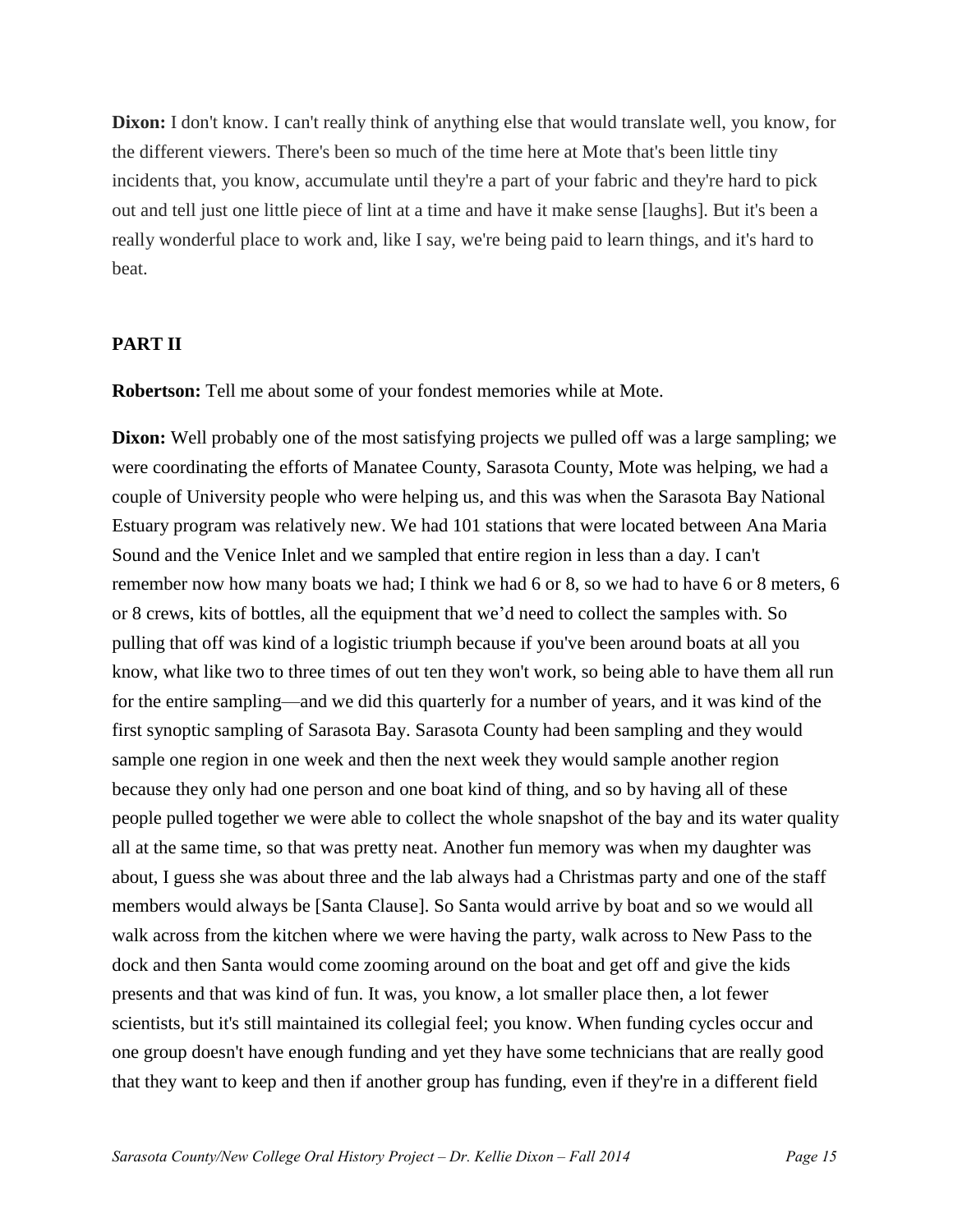we'll try and trade people back and forth just to, you know, cover salaries and things like that, and that kind of attitude I think persists and makes it another thing that makes it nice to work there.

**Robertson:** Would you say that you've learned any important life lessons from working at Mote?

**Dixon:** The answer is of course yes, I'm just trying to put them in a pithy phrase for you. No plan survives the first contact with real life; planning can get you through a lot of unexpected instances; and if it was easy it would've already been done, and we wouldn't be doing this work.

**Robertson:** Okay, so is there anyone you would say has had a particularly significant influence on you?

**Dixon:** I think my parents, my dad especially, and we talked about that the other day, how they always encouraged me. After I got to Mote, I think the man I was working for, who I ended up marrying, taught me that just because a number comes out of a machine, doesn't mean that it's right and that you have to understand your instrument or your machine and you have to be essentially suspicious of your data until it's proved to be correct, and that takes extra steps but then once you have that, then you can really trust that number and you can work with it. Then probably the third person is a man who's been my boss for a long time; he's retired now, and he is an ecologist and is probably the one that knows the most out of anyone that I know about the rivers and creeks of Florida; the biology, as well as the chemistry. Even though he's an ecologist he's not a bad chemist either.

**Robertson:** So what are your plans for the future?

**Dixon:** The future? Well, I'm not sure how long I'll keep working at Mote. My husband is close to retirement but I'm still enjoying what I do. My mother lives in South Georgia and there's farm property there that we'll be retiring to eventually but my mom right now is still chasing her chickens and driving her tractor and killing the snakes that come on her porch and all that kind of stuff, but if her health changes then obviously our plans will need to change just to care for her; but we're looking forward to getting up there. I'm going to have to have to get in shape because I've been sitting at a desk for a bunch of years, so I'm going to have to get in shape so that I don't die just hiking around the property [laughs] but it'll definitely be a commitment of energy and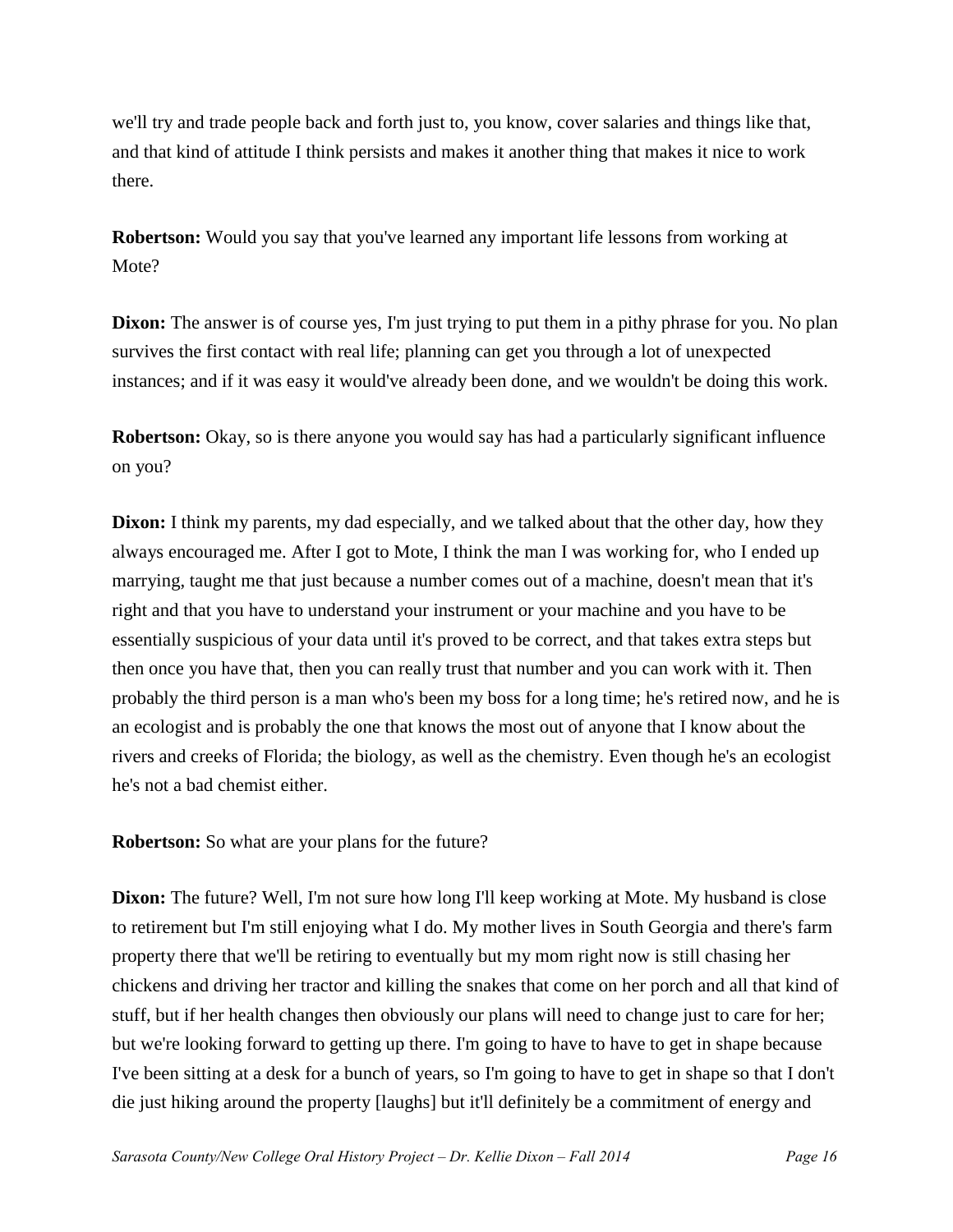time to keep it looking nice, make it safe, have it be a good wildlife habitat. There are deer and turkey and things like that on the property—some foxes, so I'm looking forward to that part of it but it's going to be a while. Then maybe when I do that I'll be able to do more of my painting, more gardening, that kind of thing; maybe some teaching, I don't know—you know, like tutoring or something for high school students; there's a high school that's not too far away.

**Robertson:** What were you like as student?

**Dixon:** I was a good student; I didn't mind working at it. The math and sciences came really easily, the English and history was dreadful, but I was able to persevere. That's certainly not my forte, but the math and sciences were just conceptually easy and so it was easy to work on those, and I enjoyed it.

**Robertson:** I'm the exact opposite.

**Dixon:** Oh really [laughs]?

**Robertson:** Yeah. Math and science I have to try so much harder to get, and then English and history classes were no problem for me.

**Dixon:** Well, I will say that the thing that makes the biggest difference though is the kind of teachers that you get exposed to because I had very good English teachers in high school and they were enthusiastic and knew their subject, and this was literature primarily that I'm talking about, in terms of interpreting literature, and that was okay. I mean it wasn't easy but it was okay and I was interested in it. Then I got to college and I had to have a humanities course and started with an 'English Poetry' or something and it was just dreadful. It was boring and it just wasn't there was no rewarding feature from it for me, and so I switched to anthropology or something for that class, but you know, a different teacher can make all the difference in the world. In fact, I think in many respects it can decide your career if you have a really charismatic teacher that sucks you in and enthuses you.

**Robertson:** I agree.

**Dixon:** Can I talk about that one thing that I forgot?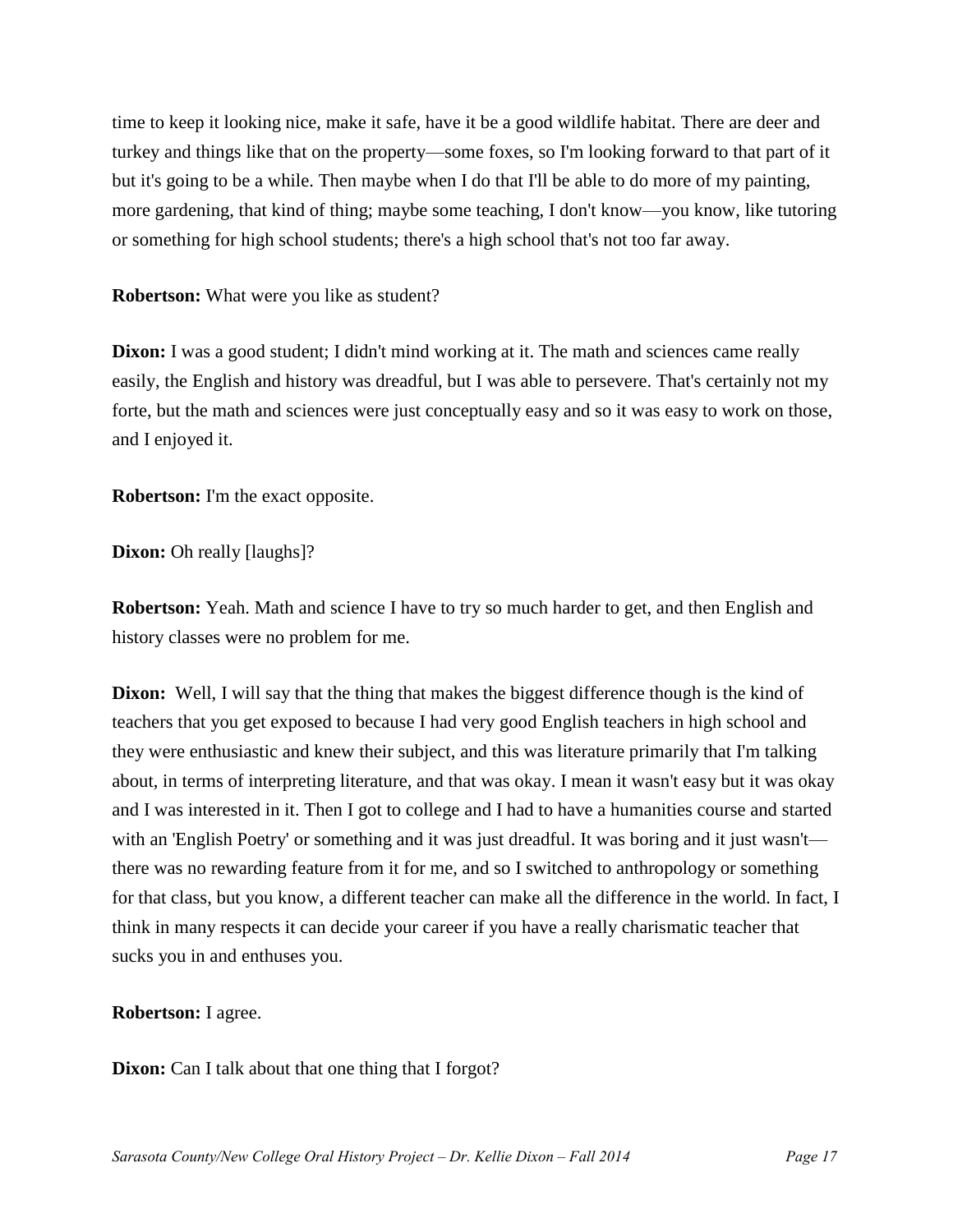#### **Robertson:** Yeah, definitely.

**Dixon:** One of the projects that I'm actually the most proud of—in the '70s, sewage treatment plants were discharging very minimally treated wastes into Tampa Bay, and as a result, the nitrogen levels in the Bay were quite high, the chlorophyll was very high, the light reaching the sea grasses was much reduced, and so based on pictures of sea grass between the 1950s and the 1970s, lots and lots of sea grass—just gone away, and there were huge masses of macroalgae in upper Hillsborough Bay, and macroalgae is kind of an indicator or excess nutrient, if you get big accumulations of it. So what they realized was that the nitrogen concentrations—the chlorophyll concentrations were proportional to the nitrogen, and then they realized that the water clarity was primarily a result of the chlorophyll blocking the light, and so then they said, All right, how much nitrogen do we have to not put in the bay in order to reduce the chlorophyll and in order to increase the light in order to restore the sea grasses that we'd lost. Does that chain make sense?

**Robertson:** Yeah, yeah it does.

**Dixon:** Okay. So to answer that question you have to know how much light seagrasses need, and so in the mid-nineties another man at the lab and myself, we designed a project where we actually put out light meters at the bottom near the deep edge of the grasses, and they had two light meters separated by a vertical distance so that you could figure out just how clear the water was between them and extrapolate that back to the entire water column. So by doing that, we were able to determine that seagrasses, where they stopped at their deepest extent, they got between 20 and 25% of the light that hit the surface of the water, on average. So that number, that 20 and 25%, has been used to make millions of dollars worth of decisions of controlling nitrogen going into Tampa Bay. That same number has been used to try and help restore seagrasses in Charlotte Harbor—the whole Charlotte Harbor National Estuary Program down there which includes the Caloosahatchee all the up to Lemon Bay, and also we've used that same number in Sarasota Bay, and so it was one project that we did for a little over a year and it's had some very extensive repercussions. The information that we generated has been used in an applied sense very directly in our area and is very water-related in terms of improving the bay habitat and of course once you improve the water clarity, you improve the amount of seagrasses there then you have the cascade effect of providing more habitat for fish and etcetera, etcetera, etcetera. It really had a big impact and is probably one of the projects that I was the most proud of.